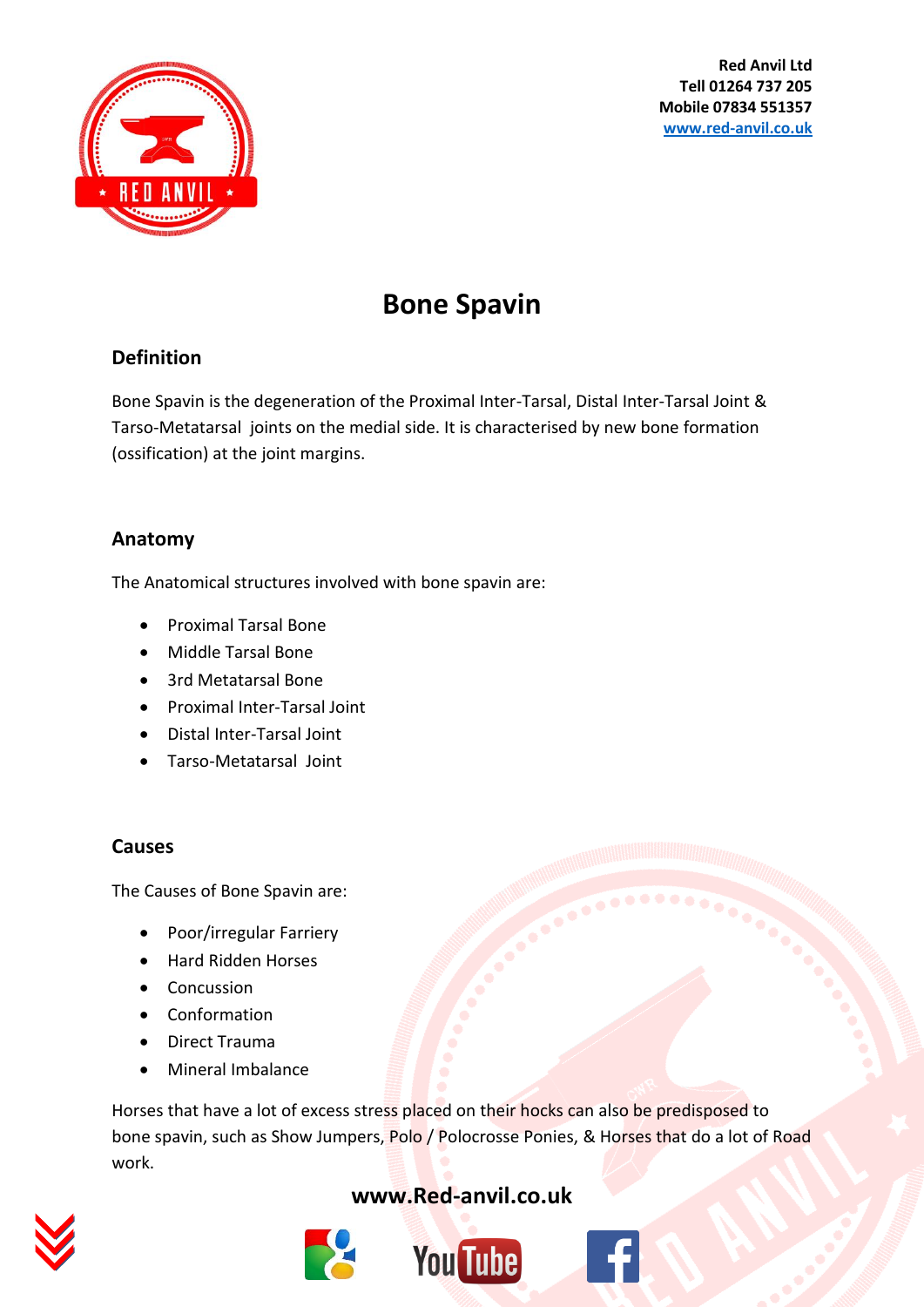**Red Anvil Ltd Tell 01264 737 205 Mobile 07834 551357 [www.red-anvil.co.uk](http://www.red-anvil.co.uk/)**



### **Clinical Signs**

Horses may start to perform poorly and be jerky when turning on the affected side. The Hock will have impaired flexion and it will be possible to see the bony changes to the medial dorsal distal aspect of the hock. Affected horse also drag their toes and this can be seen in the shoe wear, having a high ware on the lateral branch and toe regions of the shoes.

# **Diagnosis**

If all the clinical signs are present for Bone spavin it is possible perform a flexion test and if positive then X-Rays should be taken.

A flexion test consists of trotting the horse on the yard to take a benchmark, then flexing the hock for 90 seconds and putting the horse immediately into a trot. If the horse is lame in the first couple of strides this will be a positive test.

X-rays are the only way to accurately diagnose Bone Spavin

#### **Treatment**

#### **Farrier**

Farrier treatment is aimed at helping the horse's action and speeding up the ossification of the joint, this can be done by trimming the toe and letting the heels become longer. As the horse will be winging in and placing its foot medially to the mid line of the stride, Lateral Extensions with a Set toe can be used to force the foot to land directly under the hock fusing the joint more quickly.

Other farriery option include

- Good foot Trim
- Shortening the toe
- Set Toe
- **•** Graduated heels
- Use of wedged pads
- Lateral Extension

Once the joint has ossified then the use of a set toe /raised heel shoe will help with the brake over, in less severe cases a lateral extension will help direct the brake over towards the centre of the tarso-metatarsal joint.